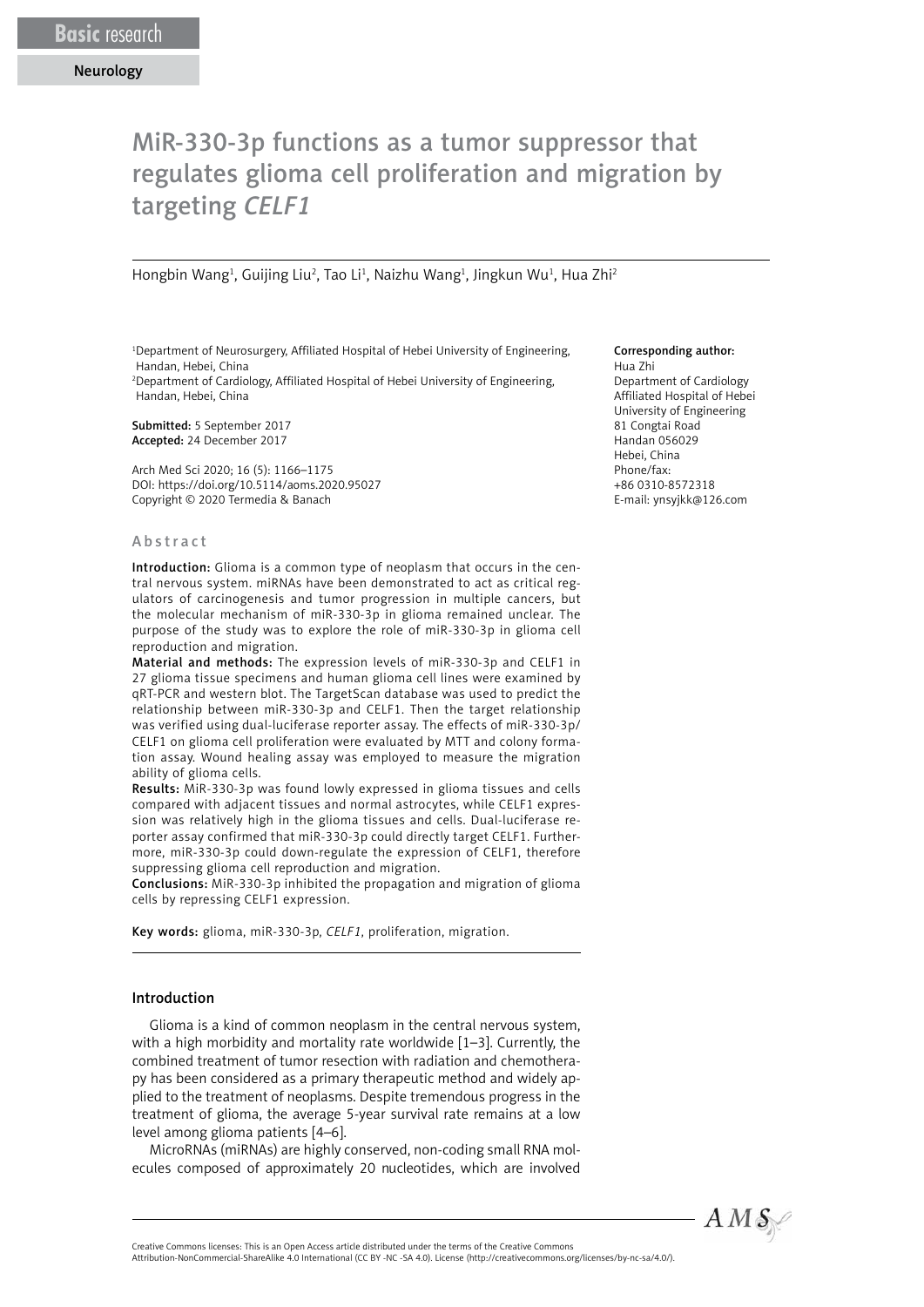in the process of tumor initiation and progression [7–9]. Numerous previous studies have found a variety of miRNAs aberrantly expressed in glioma tissues and cells, contributing to tumorigenesis or carcinogenesis [10–13]. miRNAs have been found to function as tumor suppressors or facilitators through binding to 3′UTRs of target genes in multiple diseases [14–17]. They regulate glioma cell proliferation and metastasis by regulating corresponding target genes [18, 19]. For instance, miR-330-3p functions in different types of cancers and has been extensively studied [20, 21]. Mesci *et al*. reported that miR-330-3p enhances breast cancer cell invasion and metastasis abilities by targeting *CCBE1* [20]. Meng *et al*. verified that miR-330-3p acted as an oncogenic mRNA in esophageal squamous cell carcinoma by repressing *PDCD4* expression [22]. However, the function and the specific molecular mechanism of miR-330-3p in malignant gliomagenesis remain unknown, and to understand the effects of miR-330-3p on the biological functions of glioma cells is critical for the development of novel therapeutic strategies of glioma.

CELF1, also known as CUGBP1, is an RNA binding protein that belongs to the CUGBP embryonic lethal abnormal vision-like family. *CELF1* can control the post-transcriptional regulation of genes involved in cell survival [23]. Recent studies have shown that *CELF1* was abnormally expressed in malignant T cells and laryngeal cancer cells [24, 25]. Its aberrant expression may suggest its possible oncogenic role in various cancers; for instance, Xia *et al*. found that overexpression of *CELF1* promoted glioma cell growth [26]. In this study, we also found the overexpression of *CELF1* in glioma cells, which facilitated glioma cell propagation and migration. The specific mechanism of action underlying how *CELF1* affects gliomagenesis needs to be determined.

Based on the findings of previous studies, we attempted to explore the role of miR-330-3p and *CELF1* in glioma. We hypothesized that *CELF1* might be a potential target of miR-330-3p and miR-330-3p might influence glioma cell reproduction and migration via regulation of *CELF1*.

#### Material and methods

### Tissue specimens

Twenty-seven pairs of glioma tissues and adjacent normal tissues were obtained from patients with glioma undergoing surgical resection in the Affiliated Hospital of Hebei University of Engineering between August 2014 and August 2016 (Table I). All glioma tissue specimens were confirmed based on histopathological evaluation. We froze all tissues in liquid nitrogen and conserved them at –80°C for the following assay. The study obtained permission from the Research Ethics Committee of the Affiliated Hospital of Hebei University of Engineering and informed consent from all participants.

## Cell culture, transfection and grouping

Glioma cell lines (U87, U251, and C6) and the normal astrocyte cell line HA (ATCC, Manassas, VA) were cultured in DMEM medium (GIBCO, Gaithersburg, MD) plus 10% FBS, 100 U/ml penicillin, and 100 ng/ml streptomycin, followed by incubation at 37°C. MiR-330-3p mimics, negative control (NC) and *CELF1*-cDNA were purchased from Shanghai GenePharma Ltd. (Shanghai, China). Briefly,  $1 \times 10^5$  U251 cells were inoculated into a 6-well plate and cultured at 37°C, 5%  $CO<sub>2</sub>$  overnight, followed by transfection with miR-330-3p mimics and *CELF1* cDNA using Lipofectamine 2000 reagents (Invitrogen). The grouping of cells in the experiment was as follows: (1) the control group

Table I. Association between miR-330-3p expression and clinical characteristics

| Clinical<br>characteristics | Ν  | miR-330-3p<br>expression |      | P-value  |
|-----------------------------|----|--------------------------|------|----------|
|                             |    | Low                      | High |          |
| Sex:                        |    |                          |      |          |
| Male                        | 14 | 9                        | 5    | 0.8826   |
| Female                      | 13 | 8                        | 5    |          |
| Age (years):                |    |                          |      | 0.8068   |
| $\leq 60$                   | 17 | 11                       | 6    |          |
| >60                         | 10 | 6                        | 4    |          |
| Tumor location:             |    |                          |      | 0.7781   |
| Parenchyma                  | 17 | 11                       | 6    |          |
| Ventricle                   | 10 | 7                        | 3    |          |
| Tumor size:                 |    |                          |      | 0.8826   |
| $\leq$ 3 cm                 | 14 | 9                        | 5    |          |
| > 3 cm                      | 13 | 8                        | 5    |          |
| WHO grade*:                 |    |                          |      | 0.0341   |
| $1 + 11$                    | 13 | 5                        | 8    |          |
| $III + IV$                  | 14 | 11                       | 3    |          |
| Karnofsky score*:           |    |                          |      | < 0.0001 |
| $\leq 80$                   | 16 | 15                       | 1    |          |
| > 80                        | 11 | $\overline{2}$           | 9    |          |
| Resection range:            |    |                          |      | 0.7215   |
| Total resection             | 15 | 9                        | 6    |          |
| Local resection             | 12 | 8                        | 4    |          |

*\*p < 0.05, performed by* χ*<sup>2</sup> test.*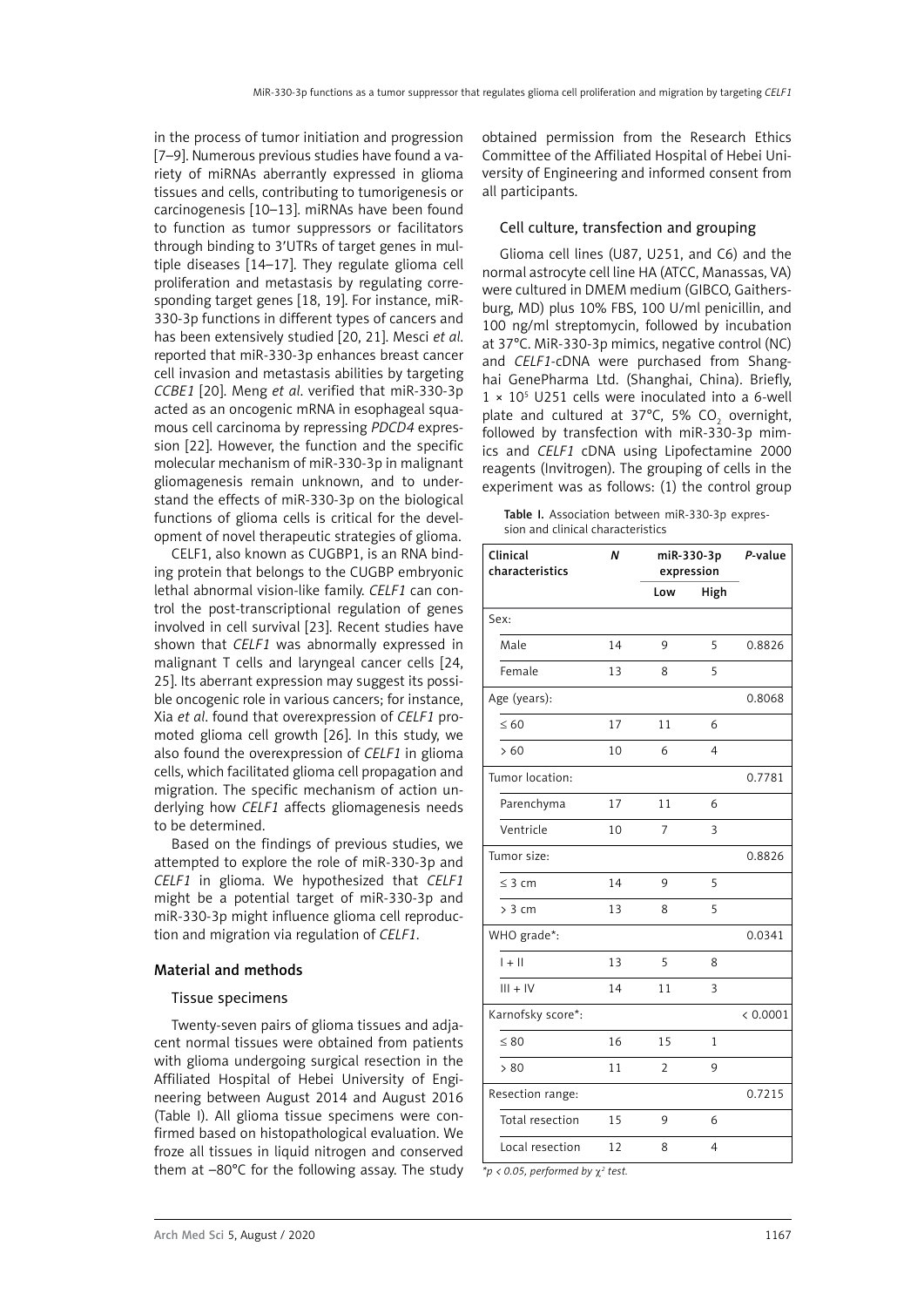(without transfection); (2) the NC group (transfection with antisense sequence); (3) the miR-330- 3p group (transfection with miR-330-3p mimics); (4) *CELF1* group (transfection with *CELF1* cDNA) and (5) miR-330-3p + *CELF1* group (co-transfection with miR-330-3p mimics and *CELF1* cDNA).

## qRT-PCR

Trizol reagent and NanoDrop 1000 (Thermo Fisher Scientific) were respectively used for the extraction and quantification of total RNA. Total RNA was subjected to reverse transcription by using the PrimeScript RT reagent kit (Takara, Japan). Expression levels of miR-330-3p were measured using a TaqMan microRNA assay (Applied Biosystems, San Diego, USA). U6 (RUN6B) was assessed as an endogenous control. *CELF1* mRNA levels were quantified by a SYBR Green PCR kit (TaKaRa, Dalian, China). GAPDH was used as an endogenous control to normalize the amount of total mRNA in each sample. The primer sequences used were as follows: for CELF1 5′-TCCTGC-CGTTTGTTCATCGTT-3′ (forward) and 5′-TTTC-CCCTTCAGCAGTCGTTC-3′ (reverse); for GAPDH: 5′-TATTGTTGCCATCAATGACCC-3′ (forward) and 5′-ACTCCACGACGTACTCAGC-3′ (reverse). MiR-330-3p and *CELF1* expression was quantified using the 2<sup>- $\Delta\Delta$ Ct</sup> method.

## Western blot

SDS-PAGE and bicinchoninic acid (BCA) Kit (Sigma-Aldrich, St. Louis, Missouri, USA) were used to separate cell lysate and quantify protein concentration. Proteins were transferred from SDS-PAGE gel to PVDF membranes, which were then soaked in 5% nonfat milk and incubated with antibodies against CELF1 and GAPDH (CELF1, GAPDH, 1 : 1000, 1 : 2000, Abcam, Cambridge, UK) at 4°C for 24 h. Afterwards, the membranes were rinsed with TBST three times and incubated with HRPlabeled mouse anti-rabbit secondary antibody (1 : 2000) for 1.5 h at 37°C. After washing with TBST for 15 min, the immunoreactive proteins were visualized and analyzed by enhanced chemiluminescence (ECL) western blotting detection reagent (GE Healthcare, Milwaukee, WI, USA).

#### Dual-luciferase reporter gene assay

To validate the relationship between miR-330- 3p and *CELF1*, we first predicted the binding site of hsa-miR-330-3p on 3′UTR of *CELF1* by means of the TargetScan database (http://www.targetscan.Org/). Meanwhile, dual-luciferase reporter gene assay was also used to further validate the correlation between miR-330-3p and *CELF1.* The wild type (wt) or mutated (mut) 3′-UTR of *CELF1*  and the predicted binding site of miR-330-3p were

amplified and cloned into the pmirGLO vectors (Thermo Fisher Scientific). Then, we co-transfected pmirGLO recombinant vector and miR-330-3p mimics or negative control mimics into glioma cells and the relative Luciferase activity was detected after 48-hour transfection.

## MTT assay

The cell proliferation assay was performed with an MTT kit (Sigma, St. Louis, Mo, USA). We first inoculated glioma cells with different transfection into a 96-well plate  $(1 \times 10^3 \text{ cells/well}).$ Subsequently 20 μl of MTT (15 mg/ml Sigma) was added to each well and kept for 3 h. After the supernatants were discarded, 150 μl of dimethyl sulfoxide (Sigma, St. Louis, Mo, USA) was added to each well. Lastly, the absorbance value of each well was assessed at 490 nm. The assay was carried out three times.

## Colony formation assay

Glioma cells were put into 60 mm culture dishes and incubation was performed in a standard environment for 7 days. Each group had six reduplicative wells. 4% paraformaldehyde and 0.1% crystal violet were added to the cells for fixation and staining. The colonies were observed through a microscope. All reactions were conducted three times.

## Wound healing assay

We seeded glioma cells into 6-well plates  $(4 \times 10^5 \text{ cells/well})$  24 h post-transfection. Following adhesion, the medium was removed and the monolayer of cells was scraped with a 1000 μl pipette tip. After rinsing with PBS twice and incubation for 24 h, the scratch healing area was photographed by an inverted microscope and cell migration rates were measured at 0 h and 24 h respectively.

## Xenograft tumor assay

Ten immunodeficient female nude mice (15– 20 g, Beijing Laboratory Animal Center, Beijing, China) were used to test the effects of miR-330- 3p on glioma *in vivo*. These nude mice were randomly divided into two groups (5 mice per group). Approximately  $2 \times 10^6$  logarithmically growing glioma cells stably expressing NC or miR-330-3p mimics were subcutaneously injected into the nude mice. After 3 weeks, the subcutaneous tumors were stripped and weighed. Tumor volume was calculated according to the formula:  $V$  (mm<sup>3</sup>)  $=(a \times b^2)/2$  (*a* represents the longest axis and *b* the shortest axis). The ethics committee of the Animal Experimental Center of Affiliated Hospital of Hebei University approved this study.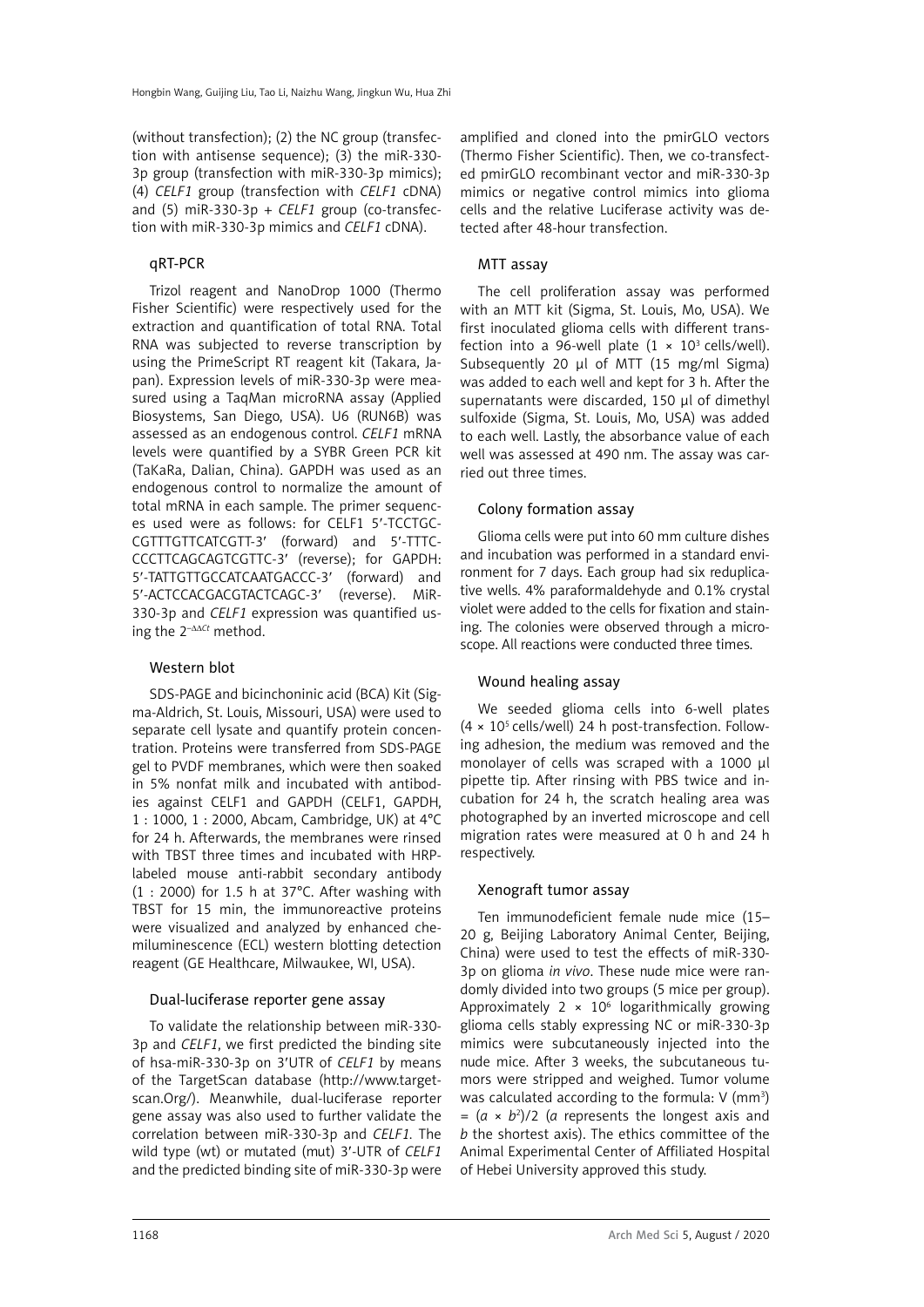#### Statistical analysis

Statistical analysis was conducted using SPSS 21.0 software (IBM, Chicago, Illinois, USA). All results were displayed as mean ± standard deviation (SD). Normally distributed measurement data were analyzed by Student's *t*-test or one-way ANOVA, otherwise by the Mann-Whitney rank sum test. *P*-value < 0.01 or 0.05 denoted statistical significance.

#### Results

MiR-330-3p was lowly expressed in glioma tissues and cells, while *CELF1* was highly expressed in glioma tissues and cell lines.

We analyzed miR-330-3p and *CELF1* expressions in tissues specimens using qRT-PCR and western blotting assay. As shown in Figures 1 A, B, glioma tissues presented a significantly lower expression



Figure 1. MiR-330-3p was lowly expressed in glioma tissues and cell lines, while *CELF1* was highly expressed in glioma tissues and cell lines.  $A$  – The expression level of miR-330-3p mRNA in glioma tissues was significantly lower than that in adjacent normal tissues detected by qRT-PCR. **B** - The expression level of CELF1 protein was remarkably higher in glioma tissues in comparison with that of normal tissues detected by western blot. C – The expression level of miR-330-3p mRNA was found to be significantly lower in glioma cell lines (U87, U251 and C6) compared with that of normal cell line (HA cells) using  $qRT-PCR$ .  $D$  – The protein expression level of CELF1 was higher in glioma cell lines than in normal cell line detected by western blot. \**P* < 0.05, compared with adjacent tissues and normal cell line (HA)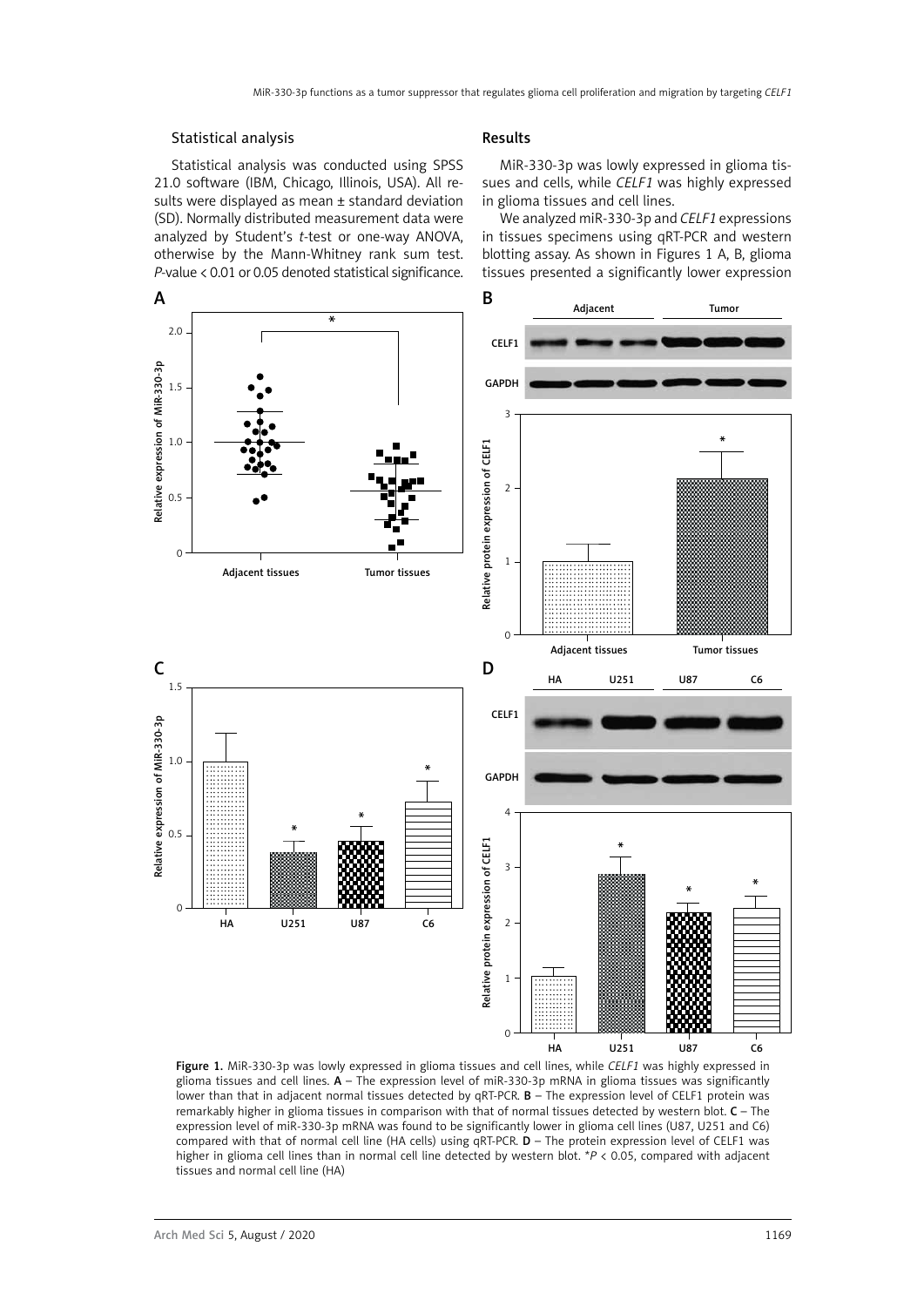level of miR-330-3p compared with normal tissues ( \* *p* < 0.05), whereas *CELF1* expression was remarkably higher in in glioma tissues (\* *p* < 0.05). Likewise, the expression levels of miR-330-3p in glioma cell lines (U87, U251 and C6) were significantly lower compared with that in HA cells ( $p$  < 0.05) (Figure 1 C). Moreover, results from western blot indicated that *CELF1* protein expression in glioma cell lines was remarkably higher in comparison with normal cells, especially in the U251 cell line (\* *p* < 0.05, Figure 1 D). Overall, compared with U87 and C6, U251 had higher expression of miR-330-3p and lower expression of *CELF1*, which made it a proper subject to adapt the change of miR-330-3p and *CELF1* in our further study. Therefore, the U251 cell line was chosen for the subsequent experiments.

## MiR-330-3p directly modulated *CELF1* by targeting its 3′UTR

We performed prediction analysis for binding sites of miR-330-3p on 3′UTR *CELF1* using Target-Scan. As shown in Figure 2 A, *CELF1* was one of the potential targets of miR-330-3p. Meanwhile, results of dual-luciferase reporter gene assay indicated that the luciferase activities of U251 cells transfected with *CELF1* 3′UTR-WT vectors were significantly weaker in the miR-330-3p mimic group than in the NC group. A difference of luciferase activities of U251 cells transfected with *CELF1* 3′UTR-MUT vectors was not found between the NC group and the miR-330-3p group (Figure 2 B).

## MiR-330-3p suppressed glioma cell growth and migration by targeting *CELF1*

To evaluate the functions of miR-330-3p and *CELF1* in glioma cell growth and migration, we

examined the expression of miR-330-3p in cells. Results from qRT-PCR revealed that the expression of miR-330-3p mRNA in the miR-330-3p group and miR-330-3p + *CELF1* group was significantly up-regulated in comparison with the control group after transfection ( $p$  < 0.05, Figure 3 A). Furthermore, western blot showed that CELF1 protein expression significantly decreased in the miR-330-3p mimic group, while CELF1 expression in cells transfected with *CELF1* cDNA dramatically increased. MiR-330-3p could down-regulate the expression level of *CELF1* through targeting *CELF1*  $(p < 0.05$ , Figure 3 B). In addition, according to the results of MTT assay, overexpression of miR-330- 3p significantly inhibited glioma cell viability or growth, while overexpression of *CELF1* significantly promoted glioma cell viability or growth in comparison with the control group (\* *p* < 0.05, Figure 3 C). Similarly, the colony formation assay demonstrated that miR-330-3p overexpression significantly repressed the proliferation ability of glioma cells, while *CELF1* overexpression facilitated glioma cell proliferation. MiR-330-3p could suppress glioma cell proliferation via downregulation of *CELF*   $(p \lt 0.05,$  Figure 3 D). Meanwhile, the wound healing assay indicated that the migration rate of cells in the miR-330-3p overexpression group was significantly lower compared with the NC group, suggesting that miR-330-3p could suppress glioma cancer cell migration. On the other hand, the wound healing area in the *CELF1* group was remarkably larger in comparison with the control group, which indicated that *CELF1* could promote glioma cancer cell migration ( $p$  < 0.05, Figure 3 E). After U251 cells were co-transfected with miR-330-3p and *CELF1*, no significant difference of cell migration was found between the miR-330-3p +



Figure 2. MiR-330-3p directly modulated *CELF1* by targeting its 3′UTR. A – Alignment of the miR-330-3p putative binding site and corresponding mutated site on *CELF1* 3′UTR. B – The luciferase activity of U251 cells transfected with *CELF1* 3'UTR-WT vectors was significantly weaker in the miR-330-3p mimic group than in the NC group. Difference of luciferase activities of U251 cells transfected with *CELF1* 3′UTR-MUT vectors was not found between NC group and miR-330-3p group. \**P* < 0.05, compared with NC group

#### 1170 Arch Med Sci 5, August / 2020

A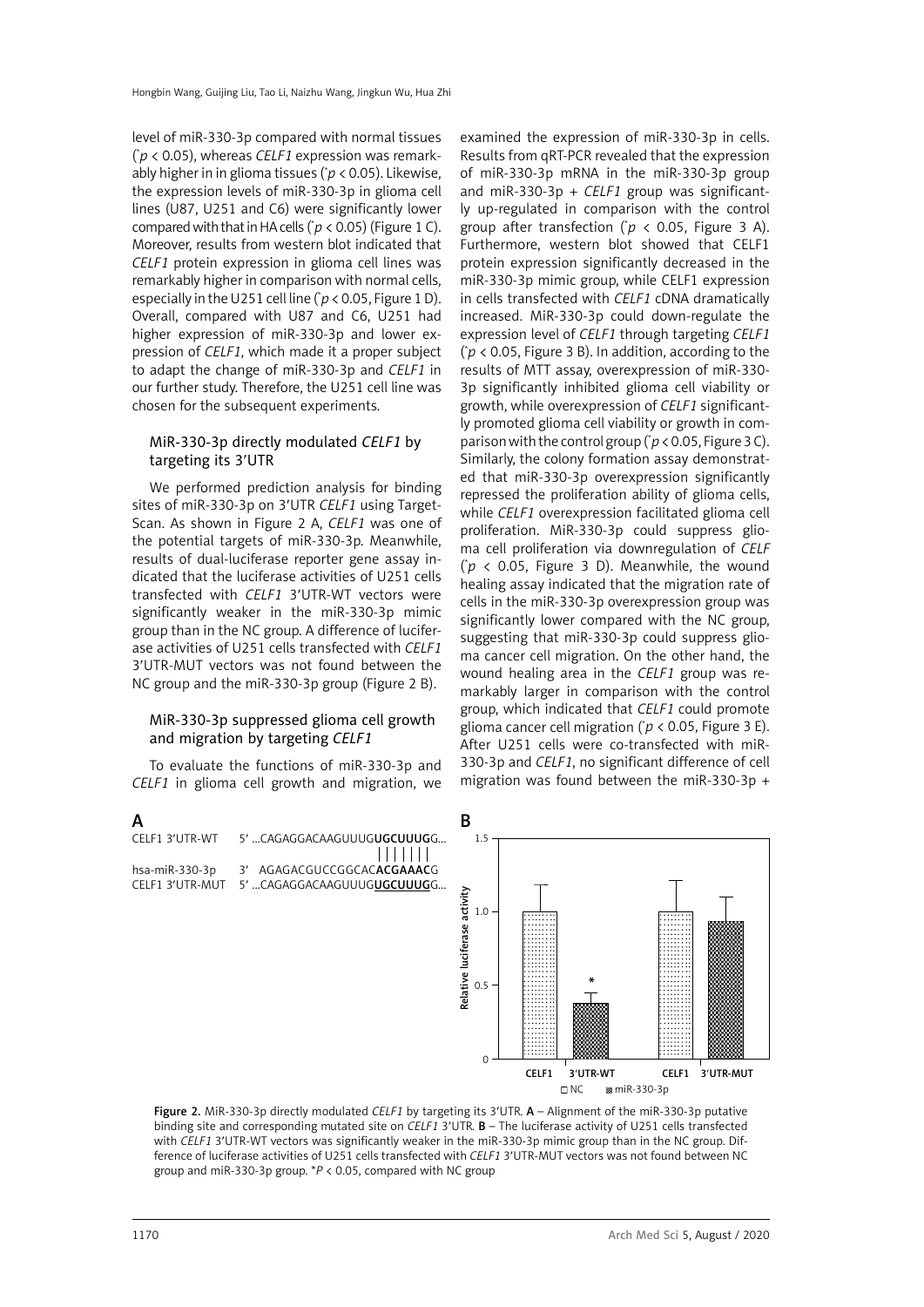

Figure 3. MiR-330-3p suppressed glioma cell growth and migration by targeting *CELF1*. A – The expression of miR-330-3p in miR-330-3p group and miR-330-3p + *CELF1* group was significantly upregulated in comparison with control group after transfection detected by qRT-PCR. B – Western blot displayed that the expression level of CELF1 protein significantly decreased in cells transfected with miR-330-3p mimics, while CELF1 expression in cells transfected with *CELF1* cDNA dramatically increased. The expression level of CELF1 protein in the miR-330-3p + CELF1 group was no different from the control group.  $C$  – MTT assay indicated that overexpression of miR-330-3p inhibited glioma cell viability or growth, while overexpression of *CELF1* significantly promoted glioma cell viability or growth. MiR-330-3p exerted an inhibitory influence on glioma cell viability by downregulating *CELF*. D – Colony formation assay revealed that overexpression of miR-330-3p significantly repressed the proliferation ability of glioma cells, while *CELF1* overexpression facilitated glioma cell proliferation. MiR-330-3p could suppress glioma cell proliferation via downregulation of *CELF*. \**P* < 0.05, compared with the control group

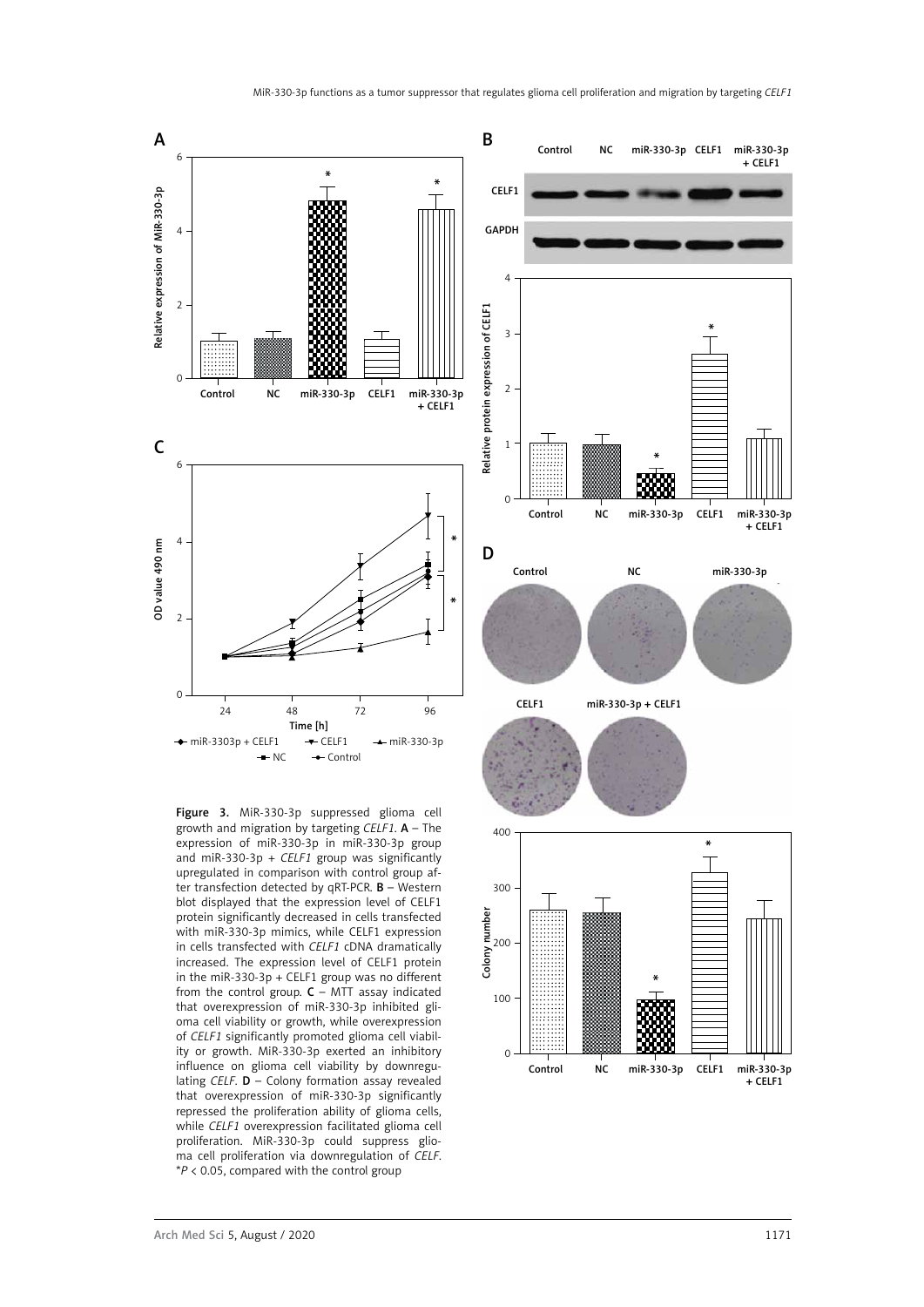

 $20$ 

 $\Omega$ 

that miR-330-3p overexpression significantly inhibited glioma cell migration, whereas *CELF1* overexpression drastically enhanced the migration ability of glioma cell. MiR-330-3p could suppress glioma cell migration through downregulating *CELF*. \**P* < 0.05, compared with the control group

*CELF1* group and the control group ( $p > 0.05$ ). All the results above demonstrated that miR-330-3p might suppress glioma cell propagation and migration via down-regulating *CELF1*.

## Up-regulation of miR-330-3p inhibited tumor growth *in vivo*

Xenograft tumor assay was used to test the effects of miR-330-3p on glioma *in vivo*. The tumor progression of glioma *in vivo* could be inhibited by up-regulation of miR-330-3p. Over-expression of miR-330-3p showed better performance in suppressing the volume of glioma tumor than the NC group, and simultaneously up-regulating miR-330-3p minimized the tumor growth in nude mice (*p* < 0.01, Figures 4 A–C).

#### Discussion

In the current study, we detected lower expression of miR-330-3p and higher expression of *CELF1* in glioma tissues and cell lines. Furthermore, we validated the target relationship between miR-330-3p and *CELF1* and demonstrated that miR-330-3p inhibited glioma cell reproduction and migration via down-regulation of *CELF1*  expression. These findings identified a new target for the therapeutic strategy of glioma and laid

a foundation for extensive study on the molecular mechanism of miR-330-3p in glioma cells.

Control NC miR-330-3p CELF1 miR-330-3p  $+$  CELF1

There is considerable evidence suggesting that dysregulation of miRNAs could incur the aberrant expression of genes and tumorigenesis [10, 11, 27]. For instance, miR-637 was found significantly decreased in glioma tissues, which could suppress glioma cell growth and metastasis [28]. MiR-330 promoted the malignant behavior of glioblastoma stem cells and significantly activated both the ERK and PI3K/AKT signaling pathways [29]. Down-regulation of miR-145 expression suppressed metastasis of glioma stem cells by targeting *ABCG2* in glioblastoma multiforme tumors [30]. However, miRNA can also act as a tumor facilitator in multiple cancer cells. Chen *et al*. found that miR-106 could induce the proliferation of glioma cells through regulating the JNK/MAPK pathway [31]. Zhou *et al*. revealed that miRNA-155 acted as a facilitator of glioma cell proliferation via regulation of *MXI1* [32]. Palumbo *et al.* studied different glioma cell lines and found the activity and the possibility to generate neurospheres [33]. Inspired by it, we used three glioma cells to find a proper subject to adapt the change of miR-330-3p and *CELF1* and for the subsequent experiments. In our study, miR-330-3p was significantly lowly expressed in glioma specimens and cells. Further-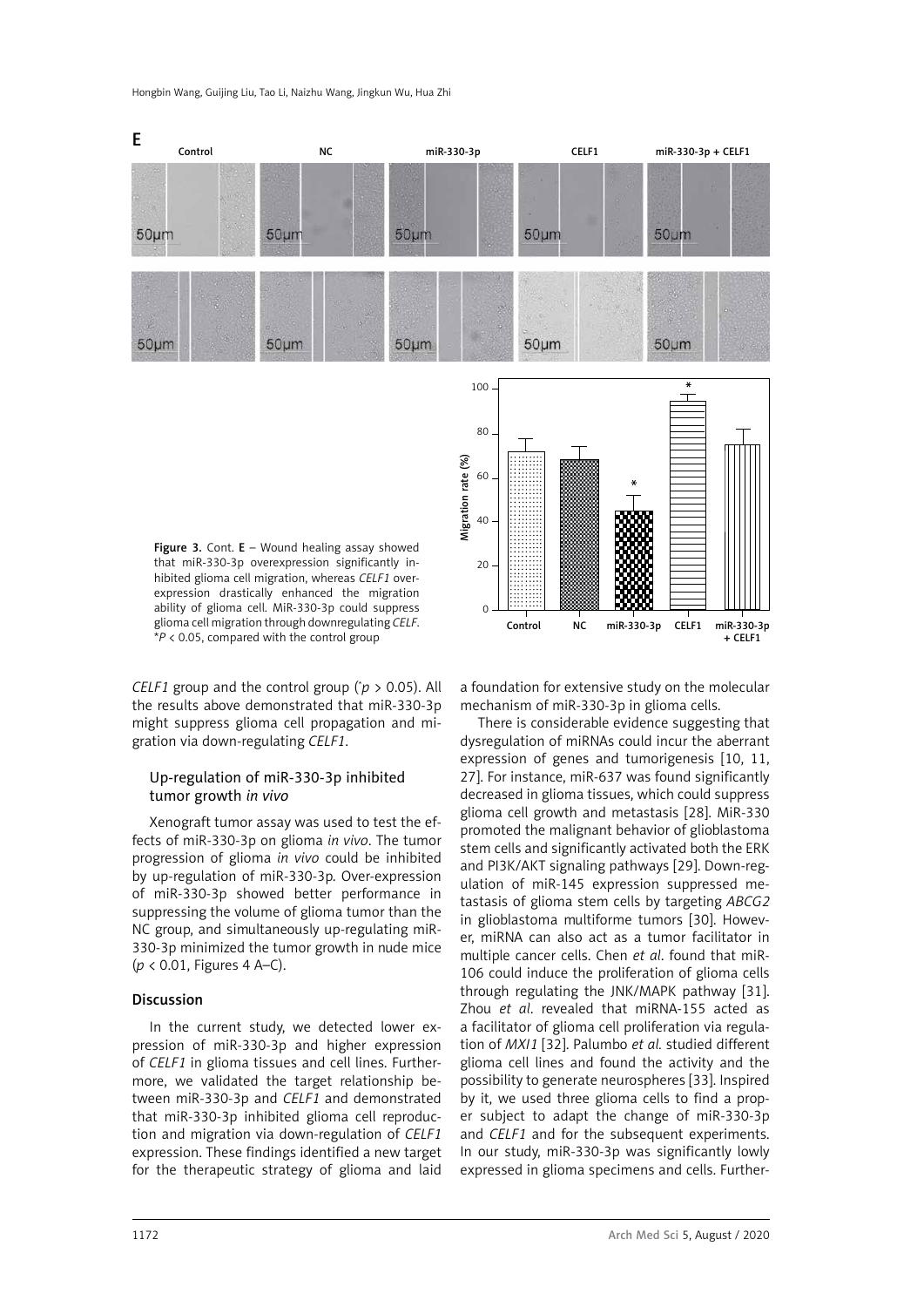

Figure 4. Up-regulation of miR-330-3p inhibited tumor growth *in vivo*. A – The xenograft model of nude mice transplanted with glioma cells showed that transfection of miR-330-3p mimics inhibited tumor growth in nude mice. B, C – The tumor volume and tumor weight in the miR-330-3p group were smaller than those in the NC group. \**P* < 0.05, compared with the NC group

more, miR-330-3p overexpression could drastically repress the proliferation and migration of glioma cells. Combined with *in vivo* experiments, it was verified in our study that overexpression of miR-330-3p could suppress the tumor growth of glioma. Similar studies also indicated that miR-330-3p can modulate gene expression in various cancers. For instance, miR-330-3p could promote metastasis in human breast cancer by targeting *CCBE1* [20]. Nonetheless, there are few studies on the effects of miR-330-3p on glioma progression. In accordance with bioinformatic analysis and the dual-luciferase reporter assay, we further identified *CELF1* as a functional target of miR-330-3p. Moreover, *CELF1* expression in glioma tissues and cells could be repressed by ectopic expression of miR-330-3p, which was also consistent with a previous study [26].

Intriguingly, *CELF1*, as a broadly expressed member of the CUGBP ELAV-like family of RNA-binding proteins, regulates post-transcriptional gene expression by facilitating alternative splicing, translation as well as mRNA degradation, controlling cell growth, motility, and apoptosis [34–36]. House *et al*. reported that RNA-binding protein CELF1 could promote tumor growth and change gene expression in oral squamous cell carcinoma [37]. Rizzoli *et al*. demonstrated that *CELF1*  promoted glioma cell propagation via suppression of *CDKN1B* [38]. Talwar *et al*. found that overex-

pression of *CELF1* inhibited oral cancer cell apoptosis [39]. Gao *et al*. revealed that downregulation of *CELF1* promoted apoptosis and suppressed cell proliferation of non-small cell lung cancer [40]. The previous study presented an 11-component genetic pathway, and showed that CELF1 protein functions as a central node controlling translational activation of genes driving EMT and ultimately tumor progression [41]. In our study, *CELF1* was overexpressed in glioma tissues and cells. Zhong *et al.* found that the enhanced expression of syntenin and phosphorylated FAK may correlate with the increase of the malignancy of human gliomas [42]. In addition, the finding reported by Cui *et al.* identified miR-503 as both a novel regulator of *CELF1* expression and a modulator of intestinal epithelial homoeostasis [43]. Furthermore, miR-214- 3p was found to act as a tumor suppressor and that its downregulation contributed to chemoresistance in esophageal cancer cells by targeting *CELF1* [44]. We demonstrated that overexpressed miR-330-3p inhibited glioma cell migration by targeting *CELF1*. Furthermore, we also substantiated that the interplay between miR-330-3p and *CELF1* played a crucial role in glioma development. MiR-330-3p might inhibit glioma cell reproduction and migration by targeting *CELF1*.

Nevertheless, there are several limitations in the study. Firstly, the number of patients was not big enough. Secondly, miR-330-3p is not the only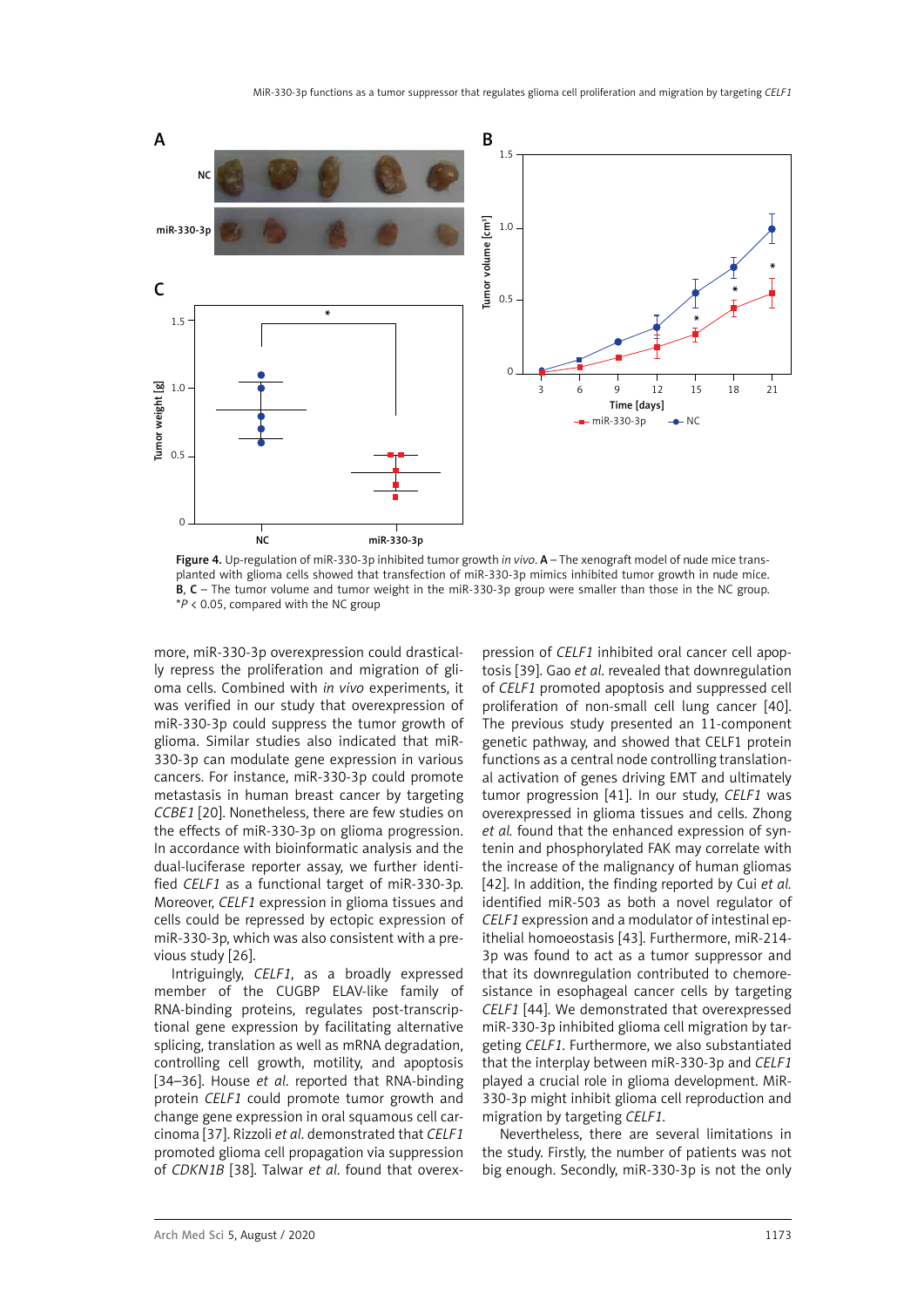miRNA which regulates *CELF1*. As for this point, on line sequence target prediction sites are taken into consideration and bioinformatics analysis will be used in our further study. The tumorigenesis cell pathway miR-330-3p/*CELF1* involved needs to be further studied.

In conclusion, miR-330-3p directly targeted *CELF1* and might inhibit glioma cell reproduction and migration by down-regulating the expression of *CELF1*. The study might provide a new tumor marker for glioma diagnosis and prognosis.

#### Conflict of interest

The authors declare no conflict of interest.

References

- 1. Le Rhun E, Taillibert S , Chamberlain MC. Anaplastic glioma: current treatment and management. Expert Rev Neurother 2015; 15: 601-20.
- 2. Omuro A, DeAngelis LM. Glioblastoma and other malignant gliomas: a clinical review. JAMA 2013; 310: 1842-50.
- 3. Grimm SA, Chamberlain MC. Brainstem glioma: a review. Curr Neurol Neurosci Rep 2013; 13: 346.
- 4. Dietrich PY, Dutoit V, Walker PR. Immunotherapy for glioma: from illusion to realistic prospects? Am Soc Clin Oncol Educ Book 2014; 51-9.
- 5. Bergthold G, Bandopadhayay P, Bi WL, et al. Pediatric low-grade gliomas: how modern biology reshapes the clinical field. Biochim Biophys Acta 2014; 1845: 294-307.
- 6. Dhermain F. Radiotherapy of high-grade gliomas: current standards and new concepts, innovations in imaging and radiotherapy, and new therapeutic approaches. Chin J Cancer 2014; 33: 16-24.
- 7. Tutar L, Tutar E, Ozgur A, Tutar Y. Therapeutic targeting of microRNAs in cancer: future perspectives. Drug Dev Res 2015; 76: 382-8.
- 8. Acunzo M, Romano G, Wernicke D, Croce CM. MicroRNA and cancer – a brief overview. Adv Biol Regul 2015; 57: 1-9.
- 9. Pereira DM, Rodrigues PM, Borralho PM, Rodrigues CM. Delivering the promise of miRNA cancer therapeutics. Drug Discov Today 2013; 18: 282-9.
- 10. Rolle K. miRNA Multiplayers in glioma. From bench to bedside. Acta Biochim Pol 2015; 62: 353-65.
- 11. Wang BC, Ma J. Role of microRNAs in malignant glioma. Chin Med J 2015; 128: 1238-44.
- 12. Zhao B, Bian EB, Li J, Li J. New advances of microRNAs in glioma stem cells, with special emphasis on aberrant methylation of microRNAs. J Cell Physiol 2014; 229: 1141-7.
- 13. Zhang Y, Dutta A, Abounader R. The role of microRNAs in glioma initiation and progression. Front Biosci 2012; 17: 700-12.
- 14. Towler BP, Jones CI, Newbury SF. Mechanisms of regulation of mature miRNAs. Biochem Soc Trans 2015; 43: 1208-14.
- 15. Tavares AL, Artinger KB, Clouthier DE. Regulating craniofacial development at the 3' end: microRNAs and their function in facial morphogenesis. Curr Top Dev Biol 2015; 115: 335-75.
- 16. Zhang J, Gong X, Tian K, et al. miR-25 promotes glioma cell proliferation by targeting CDKN1C. Biomed Pharmacother 2015; 71: 7-14.
- 17. Hu X, Chen D, Cui Y, Li Z, Huang J. Targeting micro-RNA-23a to inhibit glioma cell invasion via HOXD10. Sci Rep 2013; 3: 3423.
- 18. Wan X, Cheng Q, Peng R, et al. ROCK1, a novel target of miR-145, promotes glioma cell invasion. Mol Med Rep 2014; 9: 1877-82.
- 19. Shi ZM, Wang XF, Qian X, et al. MiRNA-181b suppresses IGF-1R and functions as a tumor suppressor gene in gliomas. RNA 2013; 19: 552-60.
- 20. Mesci A, Huang X, Taeb S, et al. Targeting of CCBE1 by miR-330-3p in human breast cancer promotes metastasis. Br J Cancer 2017; 116: 1350-7.
- 21. Guan A, Wang H, Li X, et al. MiR-330-3p inhibits gastric cancer progression through targeting MSI1. Am J Transl Res 2016; 8: 4802-11.
- 22. Meng H, Wang K, Chen X, et al. MicroRNA-330-3p functions as an oncogene in human esophageal cancer by targeting programmed cell death 4. Am J Cancer Res 2015; 5: 1062-75.
- 23. Rattenbacher B, Beisang D, Wiesner DL, et al. Erratum for Rattenbacher et al., Analysis of CUGBP1 targets identifies GU-repeat sequences that mediate rapid mRNA decay. Mol Cell Biol 2016; 36: 660.
- 24. Bohjanen PR, Moua ML, Guo L, Taye A, Vlasova-St Louis IA. Altered CELF1 binding to target transcripts in malignant T cells. RNA 2015; 21: 1757-69.
- 25. Zhou Y, Ma H, Fang J, Lian M, Feng L, Wang R. Knockdown of CUG-binding protein 1 induces apoptosis of human laryngeal cancer cells. Cell Biol Int 2014; 38: 1408-14.
- 26. Xia L, Sun C, Li Q, et al. CELF1 is up-regulated in glioma and promotes glioma cell proliferation by suppression of CDKN1B. Int J Biol Sci 2015; 11: 1314-24.
- 27. Tumilson CA, Lea RW, Alder JE, Shaw L. Circulating microRNA biomarkers for glioma and predicting response to therapy. Mol Neurobiol 2014; 50: 545-58.
- 28. Que T, Song Y, Liu Z, et al. Decreased miRNA-637 is an unfavorable prognosis marker and promotes glioma cell growth, migration and invasion via direct targeting Akt1. Oncogene 2015; 34: 4952-63.
- 29. Yao Y, Xue Y, Ma J, et al. MiR-330-mediated regulation of SH3GL2 expression enhances malignant behaviors of glioblastoma stem cells by activating ERK and PI3K/AKT signaling pathways. PLoS One 2014; 9: e95060.
- 30. Shi L, Wang Z, Sun G, Wan Y, Guo J , Fu X. miR-145 inhibits migration and invasion of glioma stem cells by targeting ABCG2. Neuromolecular Med 2014; 16: 517-28.
- 31. Chen XH, Ling XM, Shi S. microRNA-106a induces the proliferation and apoptosis of glioma cells through regulating JNK/MAPK pathway. Eur Rev Med Pharmacol Sci 2015; 19: 3412-7.
- 32. Zhou J, Wang W, Gao Z, et al. MicroRNA-155 promotes glioma cell proliferation via the regulation of MXI1. PLoS One 2013; 8: e83055.
- 33. Palumbo P, Miconi G, Cinque B, et al. NOS2 expression in glioma cell lines and glioma primary cell cultures: correlation with neurosphere generation and SOX-2 expression. Oncotarget 2017; 8: 25582-98.
- 34. Beisang D, Reilly C, Bohjanen PR. Alternative polyadenylation regulates CELF1/CUGBP1 target transcripts following T cell activation. Gene 2014; 550: 93-100.
- 35. Rattenbacher B, Beisang D, Wiesner DL, et al. Analysis of CUGBP1 targets identifies GU-repeat sequences that mediate rapid mRNA decay. Mol Cell Biol 2010; 30: 3970-80.
- 36. Kress C, Gautier-Courteille C, Osborne HB, Babinet C, Paillard L. Inactivation of CUG-BP1/CELF1 causes growth, viability, and spermatogenesis defects in mice. Mol Cell Biol 2007; 27: 1146-57.